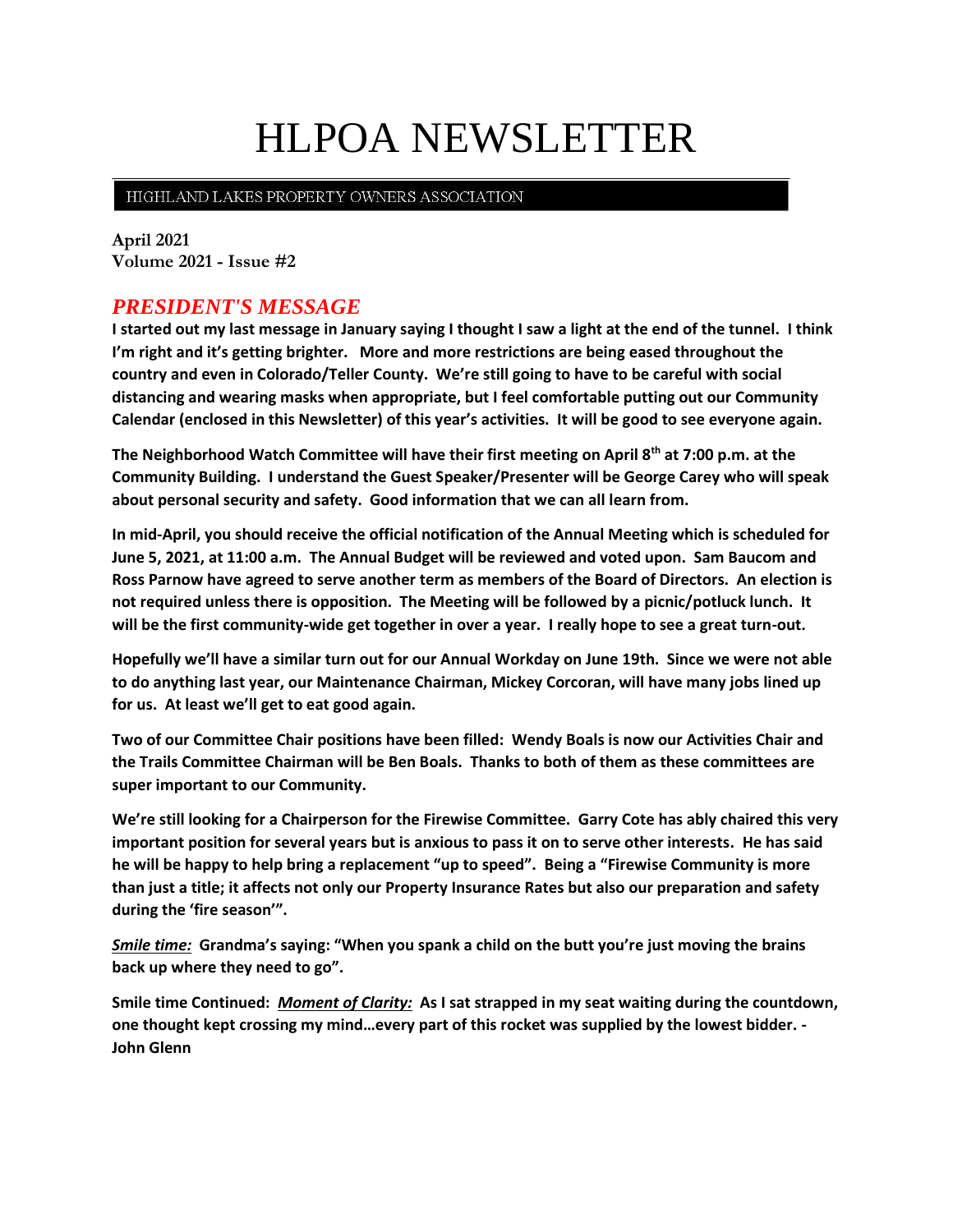**Thought of the day: "Truth is strong, and sometime or another it will prevail." Mary Astell, English writer**

**Stay safe everyone and hope to see you soon.**

**Paul Stecklein President, HLPOA epstecklein@aol.com***,* **687-2234**

### **Committee Reports and Information**

**Activities Committee:** We had an Easter Egg Hunt on Saturday, April 3, at the Community Building. As of writing this, we are expecting 25-30 children to hunt for eggs -- hopefully not in the snow. We had donations for our "Golden Eggs" from the Gold Hill Theater, Colorado Wolf and Wildlife Center, and Rocky Mountain Dinosaur Resource Center in Woodland Park. We are very thankful for these contributions as I'm sure the kids will love the tickets! Refreshments were served after the "hunt" and hopefully all of the families enjoyed the afternoon. Also, thank you to everyone who helped make the day a success. Coming up will be the **Annual Picnic on Saturday, June 5, starting at 11:00 a.m.** There will be a Potluck meal with the meat and drinks being furnished. Please bring one dish to pass - we hope to see you there! If anyone has any suggestions for me, please let me know - I'm always open for new ideas for all ages. **Wendy Boals, 719-686-6971, [wendyboals@yahoo.com](mailto:wendyboals@yahoo.com)**

**Architectural Control Committee:** [Chairman Sam is out of town. Stay tuned for a report in the next newsletter.] **Sam Baucom, ACC chairman, 719-687-8581, [Sambo49@outlook.com](mailto:Sambo49@outlook.com)**

**FireWise Committee:** For more information, contact **Garry Cote[, sgcote@aol.com,](file:///C:/Users/Sue/Desktop/HLWD/HLPOA/POA%20Newsletter/sgcote@aol.com) 687-0338**. We hope you have a happy, safe and FireWise New Year!

**Fishing Committee:** Believe it or not, ice off is just around the corner! I hope most of you preordered your fishing permits and are ready to wet a hook. If you still need a permit, check the back of last year's permit and call one of the numbers there to arrange to get your 2021 permits. Information will be coming out soon about repairs needed on the ponds. The Water Board will be making the decisions about which ponds will be fixed and in what order. The Fishing Committee will coordinate stocking and moving of fish with that information in mind. We plan the first stocking shortly after ice off and one or two more later in the year, depending on money received from sales of permits. As always, please be sure your permits are visible when you are fishing and say hello to the wardens. I hope you will take advantage of some of the best fishing in Colorado right here in Highland Lakes. Thanks, **Roger King, Chairman, 687-0104** and the fishing committee.

**Maintenance Committee:** [Mickey is busy preparing for the Annual Work Day scheduled for Saturday, June 19!] **Mickey Corcoran, Chairman**, **453-1246 or cell 224-234-1755**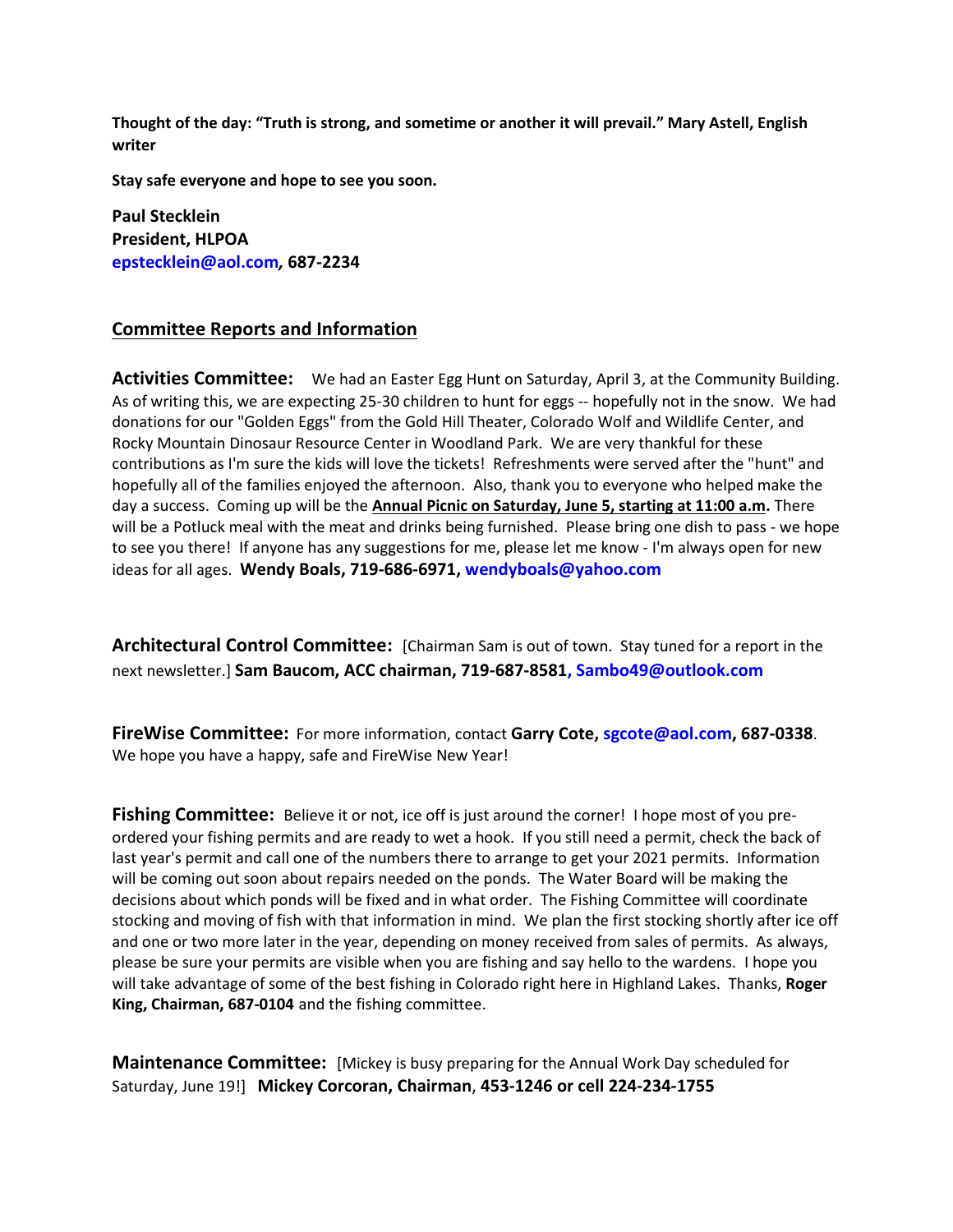#### **Neighborhood Watch:** Our **Block Captains/Neighborhood Watch meeting is Thursday, April 8th**

**at 7:00 p.m**. It is open to all and our program will be a discussion by George Carey. He will show us how hidden surveillance cameras in hotel rooms, bathrooms, and changing rooms have become a problem and how to locate them so you don't become a victim. It is really worth attending!

**Should you need help, contact one the following:** 

Your Block Captain Fred Swets (719) 687-2307 Chris Becker (636) 675-7854 **or 911 for the Sheriff's Office**

**Trails Committee:** Look forward to an update on Trails in the next edition of the newsletter! **Ben Boals, Chairperson, boals.trucking@gmail.com**

**Welcome Committee: NEW RESIDENTS MEETING, MAY 1, 10:30.** This will be our first New Residents Meeting in a year. The Governor's indoor gathering rules have been eased. Masks may be worn, and distancing should be adhered to. ALL new residents of 2020 and 2021 are invited. Board of Director members and committee chairs will be at this meeting to provide info regarding the HLPOA. There will be donuts and coffee and handouts. PLEASE contact me if you can attend. Phone number: **687-2234** or e-mail at **skstecklein@aol.com**. I need to know how many will be there. Thanks! **Suzan Stecklein, Chairperson, [skstecklein@aol.com](mailto:skstecklein@aol.com)**

#### **COMMUNITY BUILDING CALENDAR – 2021**

#### **Weekly:**

| Every Mon-Fri   | $8:30-10:00$ am      | <b>Maureen Swets</b> | Exercise     |
|-----------------|----------------------|----------------------|--------------|
| Tues and Thurs  | $10:15 - 11:15$ am   | Elizabeth Reed       | Yoga         |
| Every Monday    | 11:00am-12:00 pm     | JoAnn Morgan         | Line Dancing |
| Every Wednesday | 11:00 am $-$ 3:00 pm | <b>Maureen Swets</b> | Crafting     |
|                 |                      |                      |              |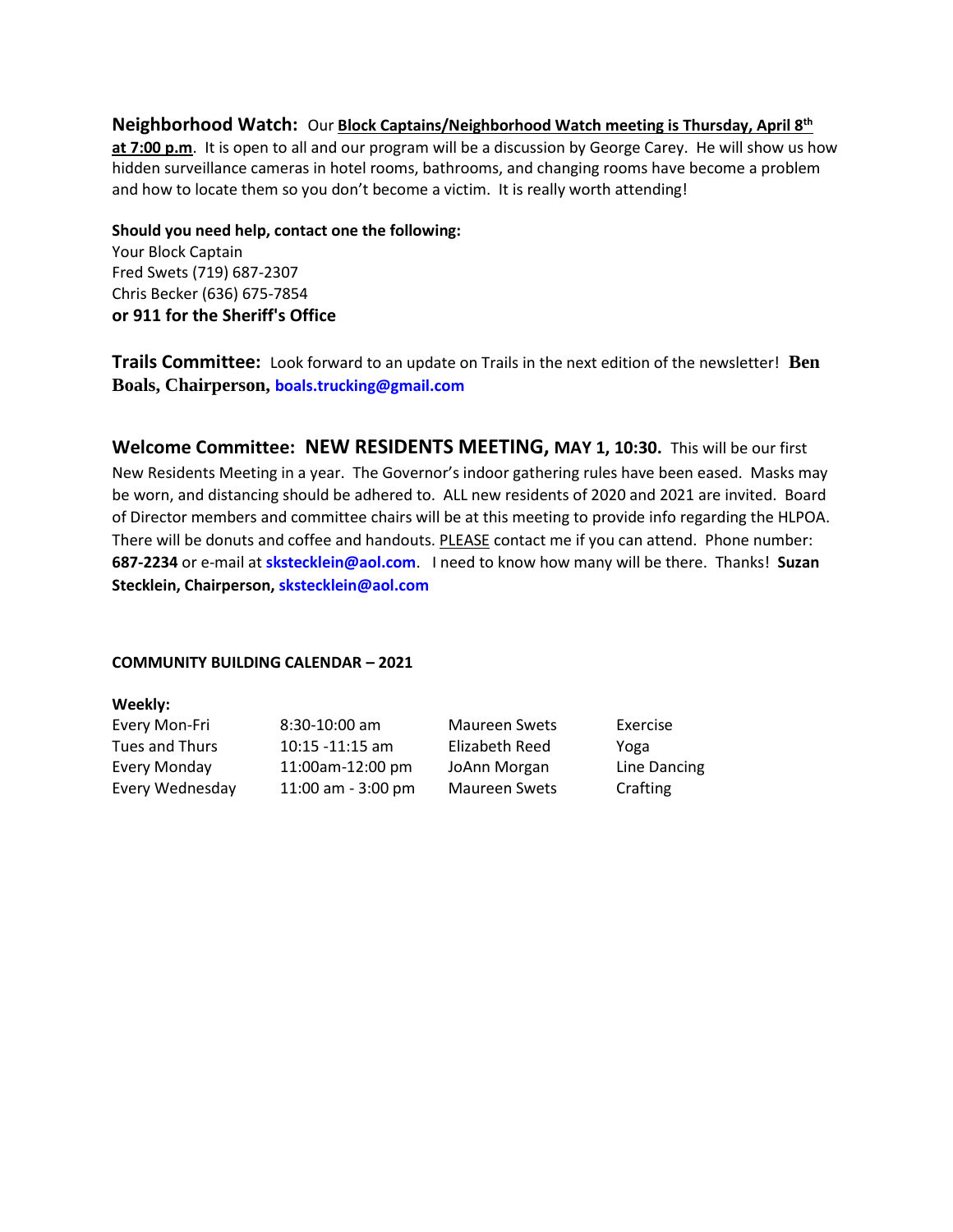#### **2021 SCHEDULE OF EVENTS & RESERVATIONS**

| April 3, Saturday    | <b>Fishing Permit sale</b>        | 8:00-12:00 Noon   |
|----------------------|-----------------------------------|-------------------|
| April 3, Saturday    | Easter Egg Hunt (Wendy Boals)     | 1:00 p.m.         |
| April 8, Thursday    | Neighborhood Watch Meeting        | 7:00 p.m.         |
| May 1, Saturday      | <b>New Resident's Meeting</b>     | $10:30$ a.m.      |
| June 5, Saturday     | <b>Annual Meeting/Picnic</b>      | $11:00$ a.m.      |
| June 19, Saturday    | Annual Work Day, Potluck/Cook-out | 8:00 a.m.         |
| July 17, Saturday    | <b>Fishing Derby</b>              | 6:00 a.m.         |
| $\mathcal{U}$        | Final Weigh-in                    | 12:00 p.m. (Noon) |
| $\mathbf{u}$         | Potluck/Cook Out                  | 12:30 p.m.        |
| October 7, Thursday  | Neighborhood Watch Meeting        | 7:00 p.m.         |
| October 30, Saturday | Harvest/Halloween Party           | 12:00 (Noon)      |
| November 6, Saturday | New Residents Meeting             | $10:30$ a.m.      |
| December - TBD       | Christmas Party                   |                   |

The HLPOA Board of Directors Meetings are held the first Wednesday of each month at 7:00 p.m.

The HLPOA Water Board Meetings are held on the third Thursday of each month at 7:00 p.m.

All Property Owners are invited to attend.

**Check the newsletter, emails, and bulletin boards for schedule changes and other information.**